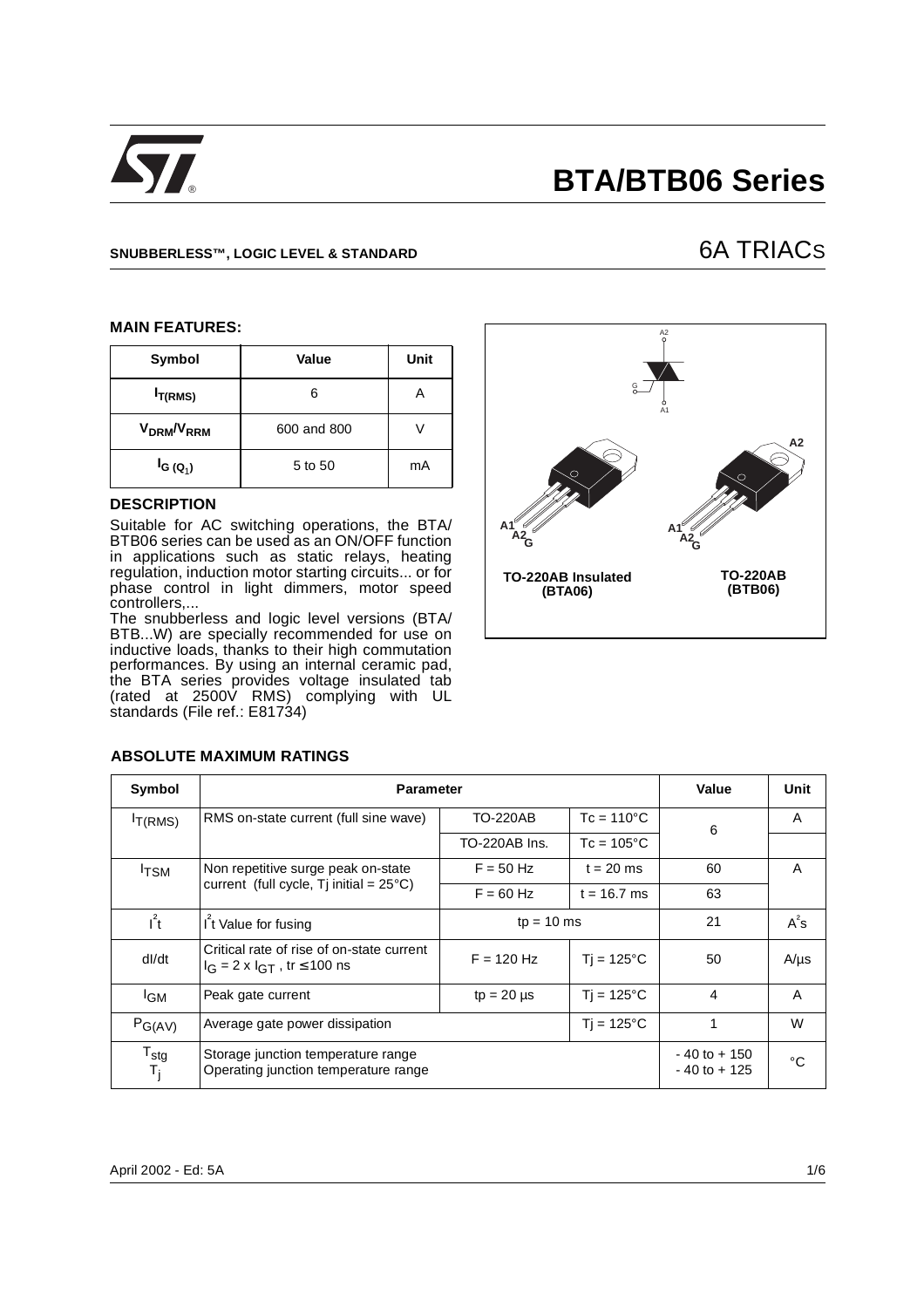# **BTA/BTB06 Series**

# **ELECTRICAL CHARACTERISTICS** (Tj = 25°C, unless otherwise specified)

| Symbol      | <b>Test Conditions</b>                                         | Quadrant            |      | <b>BTA/BTB06</b> |                 |           | <b>Unit</b> |           |
|-------------|----------------------------------------------------------------|---------------------|------|------------------|-----------------|-----------|-------------|-----------|
|             |                                                                |                     |      | TW               | <b>SW</b>       | <b>CW</b> | <b>BW</b>   |           |
| $I_{GT}(1)$ | $R_1 = 30 \Omega$<br>$V_D = 12 V$                              | $1 - 11 - 111$      | MAX. | 5                | 10 <sup>°</sup> | 35        | 50          | mA        |
| $V_{GT}$    |                                                                | $1 - 11 - 111$      | MAX. |                  |                 | 1.3       |             | $\vee$    |
| $V_{GD}$    | $V_D = V_{DRM}$ R <sub>L</sub> = 3.3 kΩ<br>$Ti = 125^{\circ}C$ | $1 - 11 - 111$      | MIN. | 0.2              |                 |           | $\vee$      |           |
| $I_H(2)$    | $I_T = 100$ mA                                                 |                     | MAX. | 10               | 15              | 35        | 50          | mA        |
| ΙĻ.         | $I_G = 1.2 I_{GT}$                                             | l - III             | MAX. | 10               | 25              | 50        | 70          | mA        |
|             |                                                                | Ш                   |      | 15               | 30              | 60        | 80          |           |
| dV/dt(2)    | $V_D = 67 %V_{DRM}$ gate open<br>$Ti = 125^{\circ}C$           |                     | MIN. | 20               | 40              | 400       | 1000        | $V/\mu s$ |
| (dI/dt)c(2) | $(dV/dt)c = 0.1 V/\mu s$                                       | $Tj = 125^{\circ}C$ | MIN. | 2.7              | 3.5             | ٠         |             | A/ms      |
|             | $(dV/dt)c = 10 V/\mu s$ Tj = 125°C                             |                     |      | 1.2              | 2.4             | ۰         |             |           |
|             | Without snubber                                                | $Ti = 125^{\circ}C$ |      |                  |                 | 3.5       | 5.3         |           |

# ■ **SNUBBERLESS<sup>™</sup> and LOGIC LEVEL (3 Quadrants)**

# ■ **STANDARD (4 Quadrants)**

| Symbol   | <b>Test Conditions</b>                                     | Quadrant           |      | <b>BTA/BTB06</b> |           | Unit      |
|----------|------------------------------------------------------------|--------------------|------|------------------|-----------|-----------|
|          |                                                            |                    |      | C                | B         |           |
| $I_G(1)$ | $V_D = 12 V$<br>$R_1 = 30 \Omega$                          | 1 - 11 - 111<br>IV | MAX. | 25<br>50         | 50<br>100 | mA        |
| $V_{GT}$ |                                                            | <b>ALL</b>         | MAX. |                  | 1.3       | V         |
| $V_{GD}$ | $V_D = V_{DRM}$ R <sub>L</sub> = 3.3 kΩ Tj = 125°C         | ALL                | MIN. |                  | 0.2       | $\vee$    |
| $I_H(2)$ | $I_T = 500$ mA                                             |                    | MAX. | 25               | 50        | mA        |
| 4.       | $I_G = 1.2 I_{GT}$                                         | $I - III - IV$     | MAX. | 40               | 50        | mA        |
|          |                                                            | H.                 |      | 80               | 100       |           |
| dV/dt(2) | $V_D = 67 %V_{DRM}$ gate open Tj = 125°C                   |                    | MIN. | 200              | 400       | $V/\mu s$ |
|          | $(dV/dt)c(2)$ $(dI/dt)c = 2.7$ A/ms<br>$Ti = 125^{\circ}C$ |                    | MIN. | 5                | 10        | $V/\mu s$ |

# **STATIC CHARACTERISTICS**

| Symbol       | <b>Test Conditions</b>               | Value               | Unit |      |           |
|--------------|--------------------------------------|---------------------|------|------|-----------|
| $V_T(2)$     | $H_{TM}$ = 5.5 A<br>$tp = 380 \mu s$ | $Ti = 25^{\circ}C$  | MAX. | 1.55 | v         |
| $V_{to} (2)$ | Threshold voltage                    | $Ti = 125^{\circ}C$ | MAX. | 0.85 | v         |
| $R_{d}$ (2)  | Dynamic resistance                   | $Ti = 125^{\circ}C$ | MAX. | 60   | $m\Omega$ |
| <b>DRM</b>   | $V_{DRM} = V_{RRM}$                  | $Ti = 25^{\circ}C$  | MAX. | 5    | μA        |
| <b>RRM</b>   |                                      | $Tj = 125^{\circ}C$ |      |      | mA        |

**Note 1:** minimum IGT is guaranted at 5% of IGT max.

**Note 2:** for both polarities of A2 referenced to A1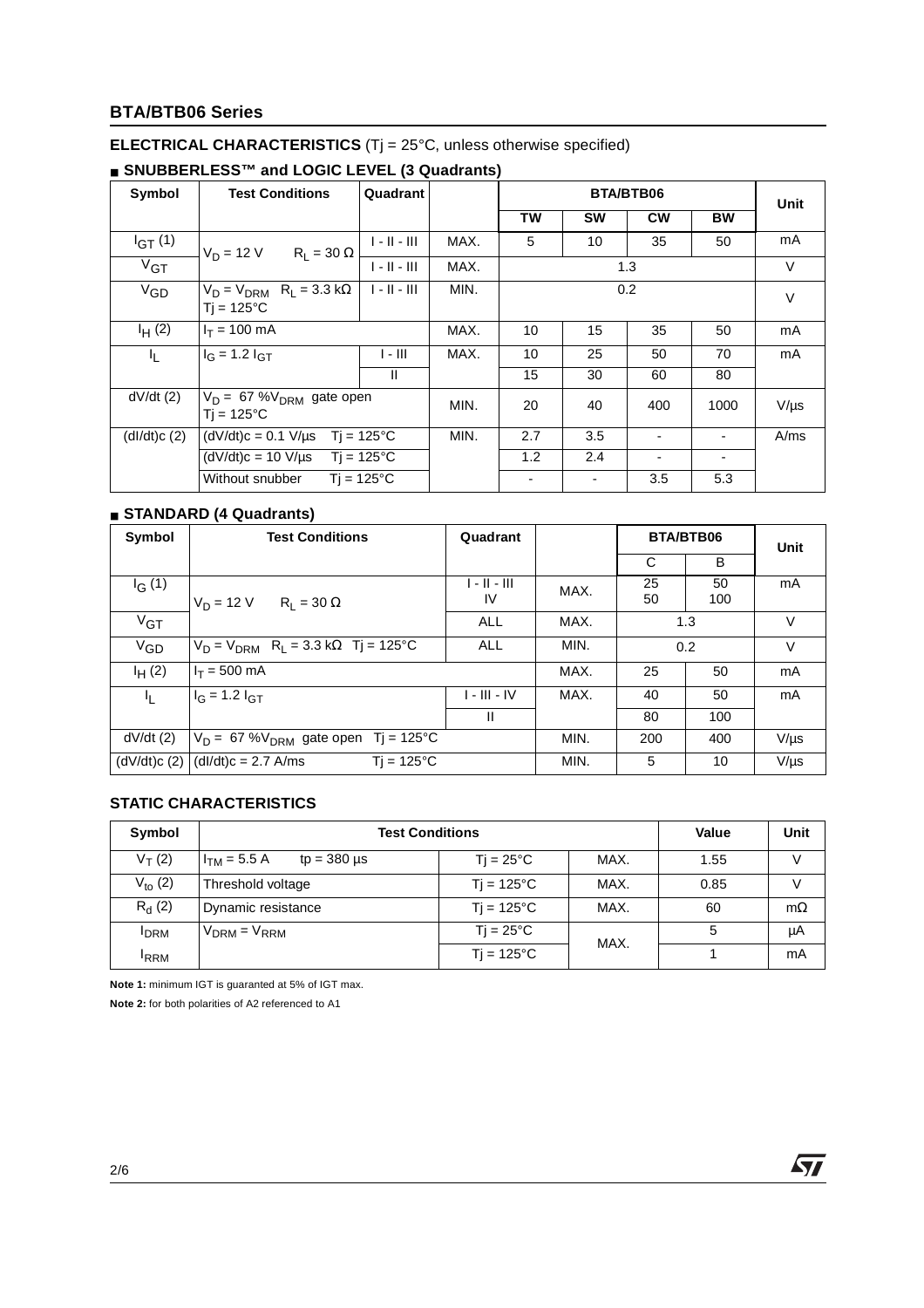# **THERMAL RESISTANCES**

| Symbol        | <b>Parameter</b>      |                                       | <b>Value</b> | Unit |
|---------------|-----------------------|---------------------------------------|--------------|------|
| $R_{th(i-c)}$ | Junction to case (AC) | <b>TO-220AB</b>                       | 1.8          | °C/W |
|               |                       | TO-220AB Insulated                    | 2.7          |      |
| $R_{th(i-a)}$ | Junction to ambient   | <b>TO-220AB</b><br>TO-220AB Insulated | 60           | °C/W |

# **PRODUCT SELECTOR**

| <b>Part Number</b> | Voltage (xxx) |       | <b>Sensitivity</b> | <b>Type</b> | Package         |
|--------------------|---------------|-------|--------------------|-------------|-----------------|
|                    | 600 V         | 800 V |                    |             |                 |
| BTA/BTB06-xxxB     | X             | X     | 50 mA              | Standard    | <b>TO-220AB</b> |
| BTA/BTB06-xxxBW    | x             | X     | 50 mA              | Snubberless | <b>TO-220AB</b> |
| BTA/BTB06-xxxC     | X             | X     | $25 \text{ mA}$    | Standard    | <b>TO-220AB</b> |
| BTA/BTB06-xxxCW    | X             | X     | $35 \text{ mA}$    | Snubberless | <b>TO-220AB</b> |
| BTA/BTB06-xxxSW    | X             | X     | $10 \text{ mA}$    | Logic level | <b>TO-220AB</b> |
| BTA/BTB06-xxxTW    | x             | X     | 5 m A              | Logic level | <b>TO-220AB</b> |

BTB: non insulated TO-220AB package

#### **ORDERING INFORMATION**



## **OTHER INFORMATION**

| <b>Part Number</b> | <b>Marking</b>  | Weight           | <b>Base</b><br>quantity | Packing<br>mode |
|--------------------|-----------------|------------------|-------------------------|-----------------|
| BTA/BTB06-xxxyz    | BTA/BTB06-xxxyz | 2.3 <sub>q</sub> | 250                     | <b>Bulk</b>     |
| BTA/BTB06-xxxyzRG  | BTA/BTB06-xxxyz | 2.3 <sub>g</sub> | 50                      | Tube            |

**Note:**  $xxx = voltage, y = sensitivity, z = type$ 

57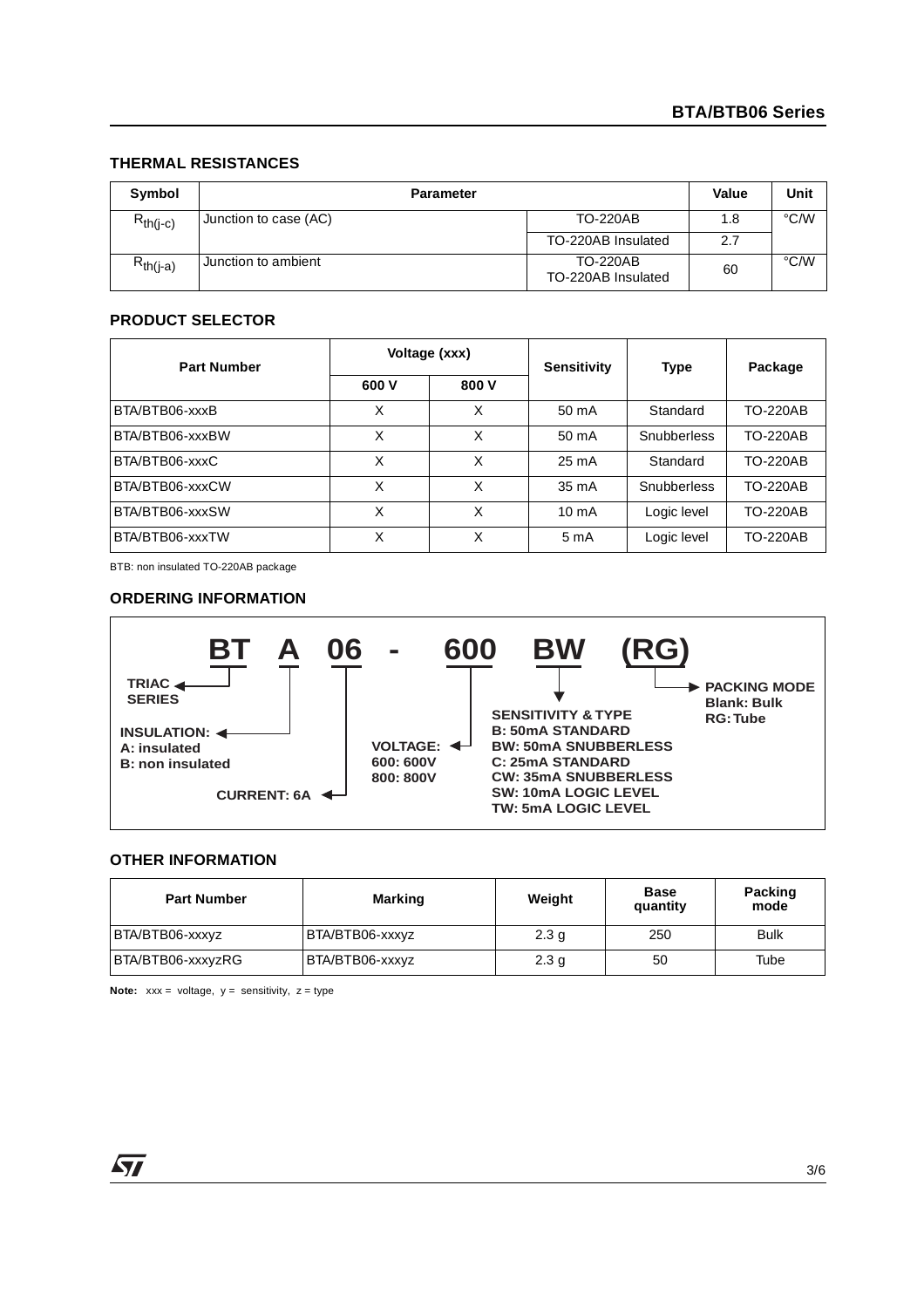**Fig. 1:** Maximum power dissipation versus RMS on-state current (full cycle).



**Fig. 3:** Relative variation of thermal impedance versus pulse duration.



**Fig. 5:** Surge peak on-state current versus number of cycles.



**Fig. 2:** RMS on-state current versus case temperature (full cycle).



**Fig. 4:** On-state characteristics (maximum values).



**Fig. 6:** Non-repetitive surge peak on-state current for a sinusoidal pulse with width tp < 10ms, and corresponding value of I²t.



57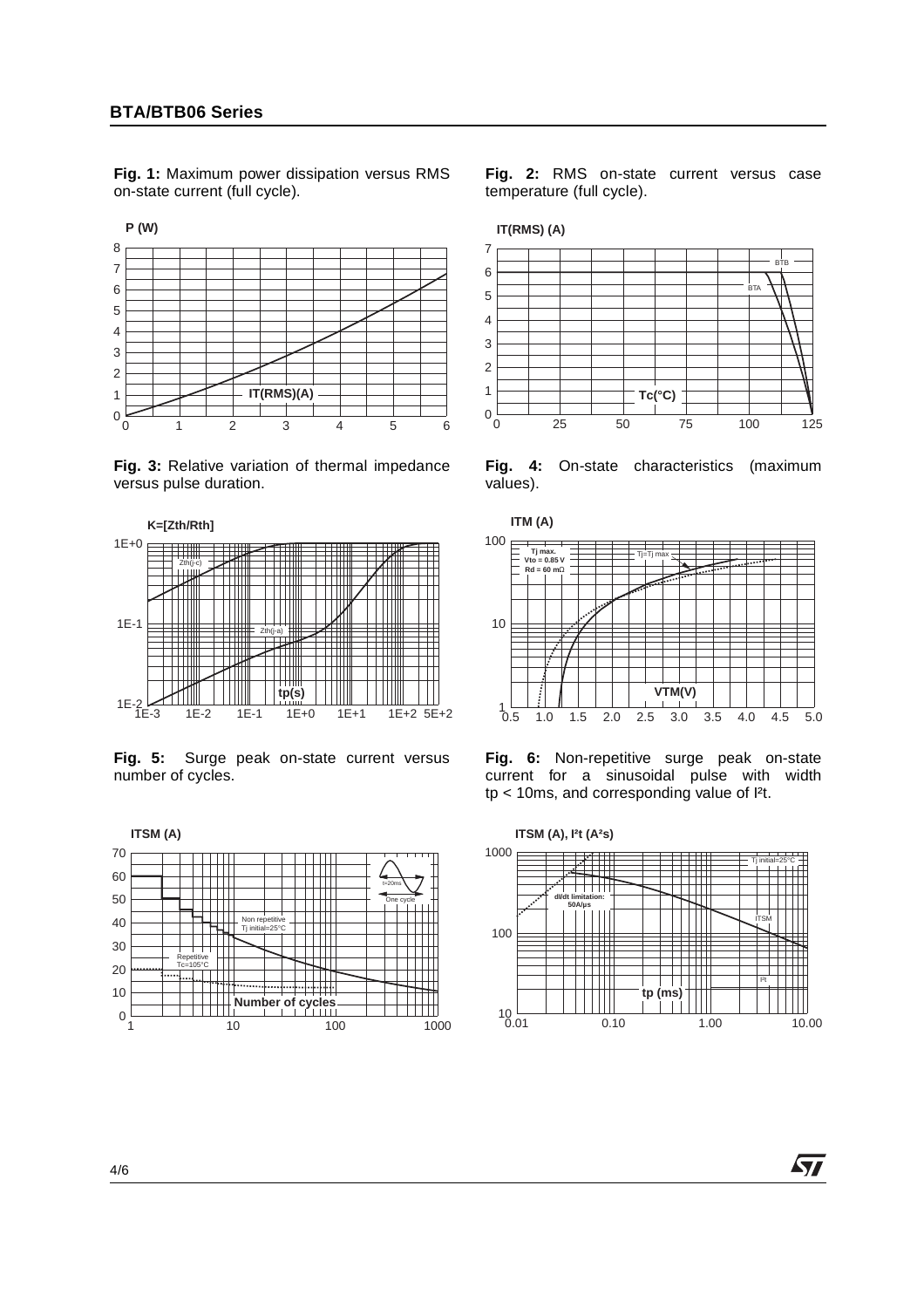**Fig. 7:** Relative variation of gate trigger current, holding current and latching current versus junction temperature (typical values).

-40 -20 0 20 40 60 80 100 120 140  $0.0 - 40$ 0.5 1.0 1.5 2.0 2.5 **IGT,IH,IL[Tj] / IGT,IH,IL [Tj=25°C]** IGT  $\mathbf{H}$ **Tj(°C)**

**Fig. 8-2:** Relative variation of critical rate of decrease of main current versus (dV/dt)c (typical values). Standard Types

**(dI/dt)c [(dV/dt)c] / Specified (dI/dt)c**

 $\overline{\mathbf{S}}$ 



**Fig. 8-1:** Relative variation of critical rate of decrease of main current versus (dV/dt)c (typical values). Snubberless & Logic Level Types



**Fig. 9:** Relative variation of critical rate of decrease of main current versus junction temperature.





5/6